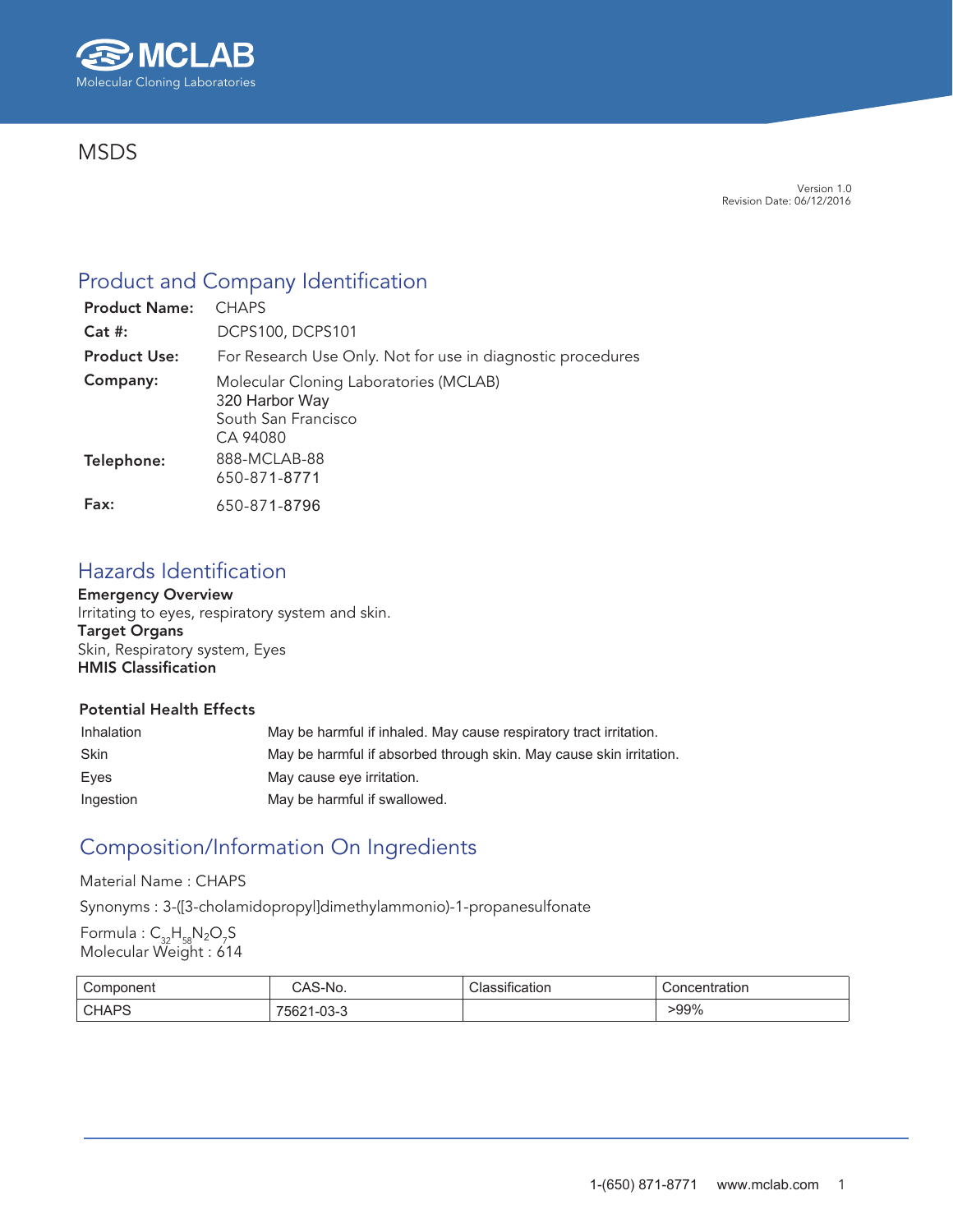## First Aid Measures

### Eye Contact:

Check for and remove any contact lenses. Immediately flush eyes with running water for at least 15 minutes, keeping eyelids open. Cold water may be used. Get medical attention if irritation occurs.

### Skin Contact:

Wash with soap and water. Cover the irritated skin with an emollient. Get medical attention if irritation develops. Cold water may be used.

Serious Skin Contact: Not available.

### Inhalation:

If inhaled, remove to fresh air. If not breathing, give artificial respiration. If breathing is difficult, give oxygen. Get medical attention.

Serious Inhalation: Not available.

### Ingestion:

Do NOT induce vomiting unless directed to do so by medical personnel. Never give anything by mouth to an unconscious person. If large quantities of this material are swallowed, call a physician immediately. Loosen tight clothing such as a collar, tie, belt or waistband.

Serious Ingestion: Not available.

## Firefighting Measures

Flammability of the Product: May be combustible at high temperature.

Auto-Ignition Temperature: Not available.

Flash Points: Not available.

Flammable Limits: Not available.

Products of Combustion: These products are carbon oxides (CO, CO2), nitrogen oxides (NO, NO2...). Fire Hazards in Presence of Various Substances:

Slightly flammable to flammable in presence of heat. Non-flammable in presence of shocks.

### Explosion Hazards in Presence of Various Substances:

Slightly explosive in presence of open flames and sparks. Non-explosive in presence of shocks.

### Fire Fighting Media and Instructions:

SMALL FIRE: Use DRY chemical powder. LARGE FIRE: Use water spray, fog or foam. Do not use water jet. Special Remarks on Fire Hazards: As with most organic solids, fire is possible at elevated temperatures Special Remarks on Explosion Hazards:

Fine dust dispersed in air in sufficient concentrations, and in the presence of an ignition source is a potential dust explosion hazard.

# Accidental Release Measures

### Personal precautions

Ensure adequate ventilation. Use personal protective equipment. Avoid dust formation.

Environmental precautions

Should not be released into the environment.

Methods and materials for containment and cleaning up Sweep up or vacuum up spillage and collect in suitable container for disposal. Avoid dust formation.

## Handling And Storage

### Conditions for safe storage

Wear personal protective equipment. Ensure adequate ventilation. Do not get in eyes, on skin, or on clothing. Avoid ingestion and inhalation. Avoid dust formation. Storage: Keep containers tightly closed in a dry, cool and well-ventilated place.

**BMCLAB** 

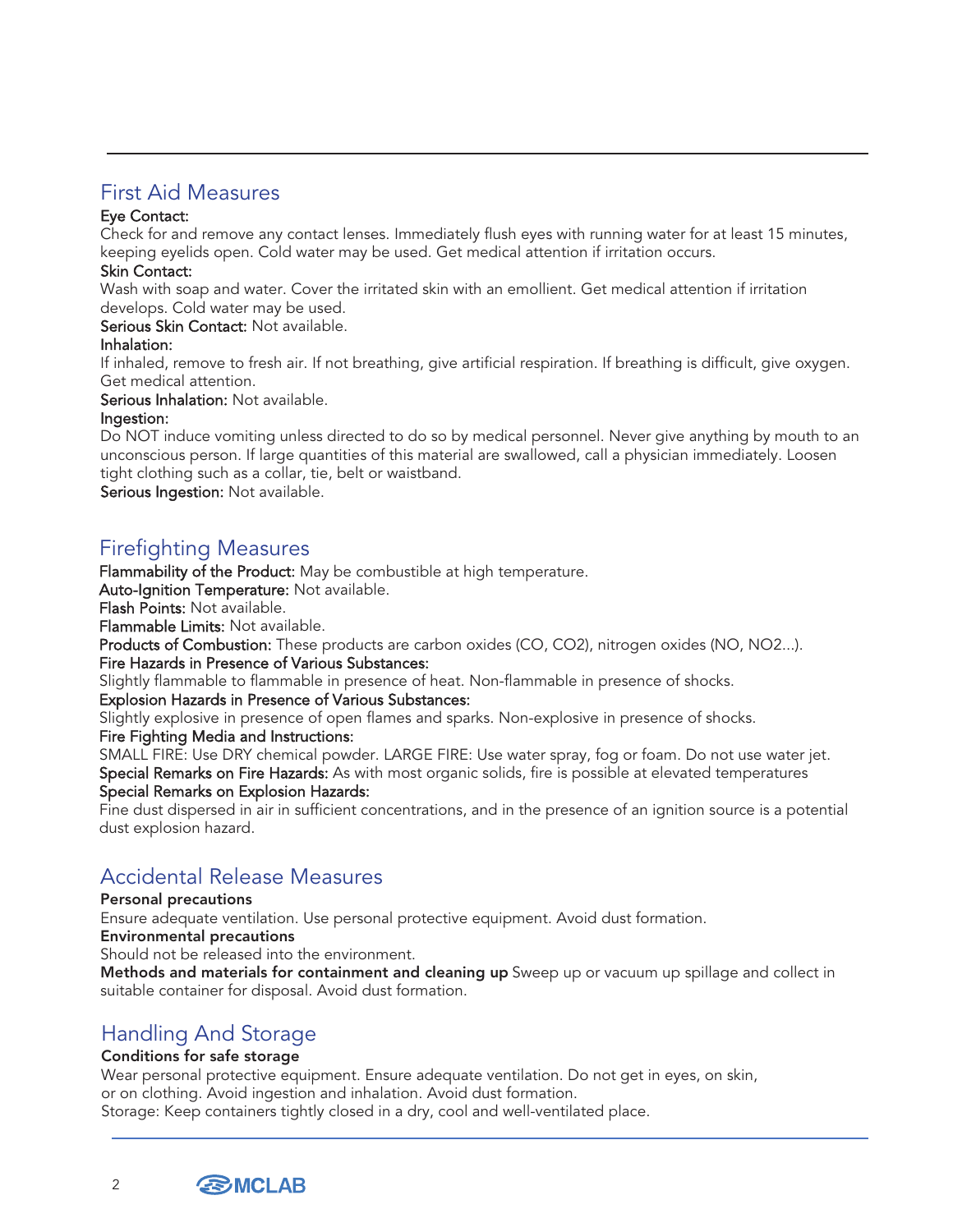# Exposure Controls/Personal Protection

#### Engineering Measures

Ensure that eyewash stations and safety showers are close to the workstation location. Ensure adequate ventilation, especially in confined areas.

### Exposure Guidelines

This product does not contain any hazardous materials with occupational exposure limits established by the region specific regulatory bodies.

NIOSH IDLH: Immediately Dangerous to Life or Health

#### Personal Protective Equipment Eye/face Protection

Wear appropriate protective eyeglasses or chemical safety goggles as described by OSHA's eye and face protection regulations in 29 CFR 1910.133 or European Standard EN166.

### Skin and body protection

Wear appropriate protective gloves and clothing to prevent skin exposure.

#### Respiratory Protection

Follow the OSHA respirator regulations found in 29 CFR 1910.134 or European Standard EN 149. Use a NIOSH/MSHA or European Standard EN 149 approved respirator if exposure limits are exceeded or if irritation or other symptoms are experienced.

# Physical And Chemical Properties

| <b>Appearance</b>                          |                   |
|--------------------------------------------|-------------------|
| Form                                       | solid             |
| Color                                      | white             |
| Safety data                                |                   |
| рH                                         | no data available |
| Melting point/freezing point               | 267-271 °C        |
| Boiling point                              | no data available |
| Flash point                                | no data available |
| Ignition temperature                       | no data available |
| Auto-ignition temperature                  | no data available |
| Lower explosion limit                      | no data available |
| Upper explosion limit                      | no data available |
| Vapour pressure                            | no data available |
| Density                                    | no data available |
| Water solubility                           | no data available |
| Partition coefficient: n-octanol/<br>water | no data available |
| Relative vapour density                    | no data available |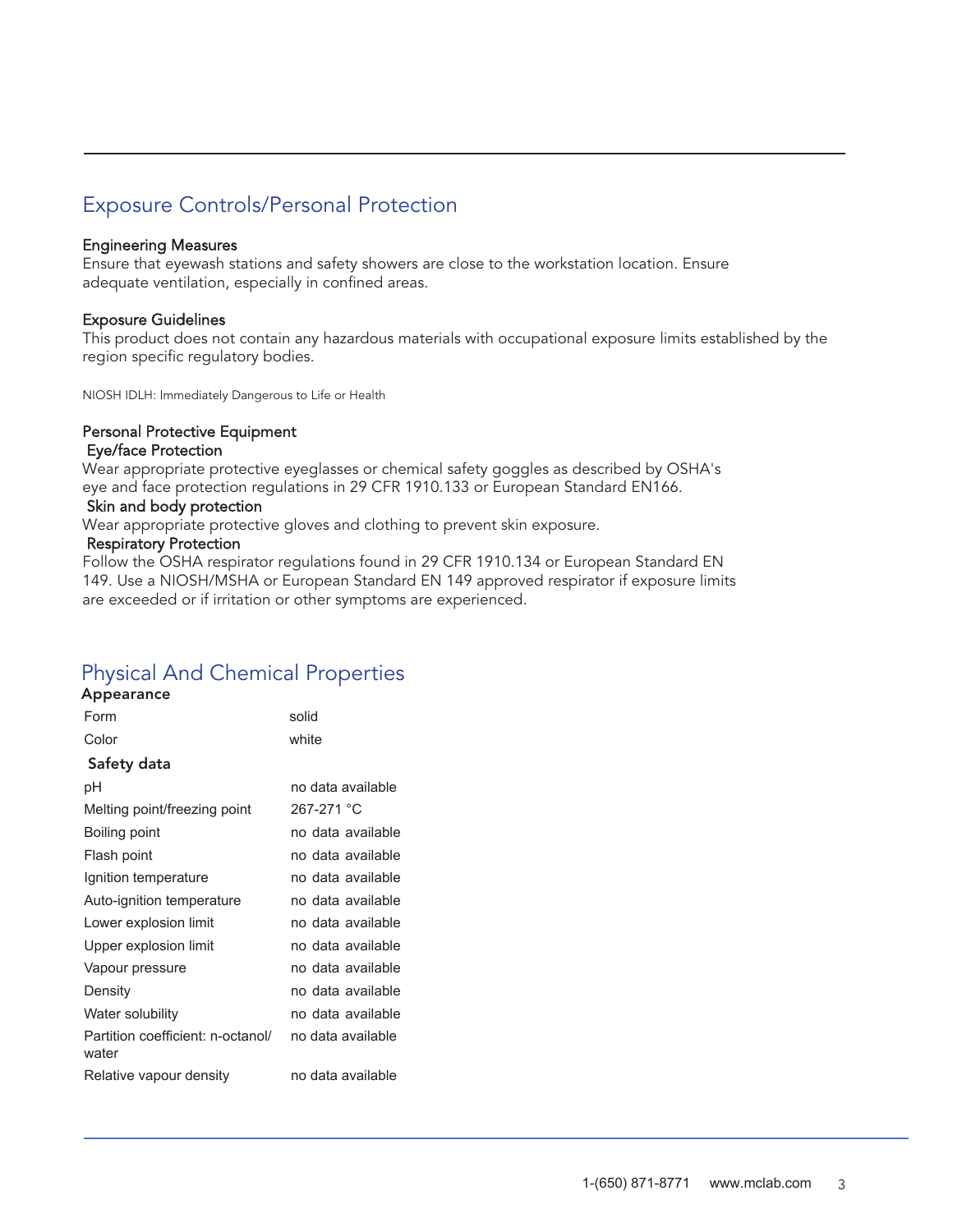| Odour             | no data available |
|-------------------|-------------------|
| Odour Threshold   | no data available |
| Evapouration rate | no data available |

# Stability And Reactivity

Chemical stability Stable under nomal conditions. Possibility of hazardous reactions no data available Conditions to avoid no data available Materials to avoid Strong oxidizing agents, Strong acids, Acid chlorides, Strong reducing agents, Phosphorus halides Hazardous decomposition products Thermal decomposition can lead to release of irritating gases and vapors, Carbon monoxide (CO), Carbon dioxide (CO2), Nitrogen oxides (NOx), Sulfur oxides

# Toxicological Information

Routes of Entry: Inhalation. Ingestion. Toxicity to Animals: LD50: Not available. LC50: Not available.

### Chronic Effects on Humans:

CARCINOGENIC EFFECTS: Classified 3 (Not classifiable for human.) by IARC [N,N-Dimethylformamide]. MUTAGENIC EFFECTS: Mutagenic for mammalian somatic cells. [N,N-Dimethylformamide]. Mutagenic for bacteria and/or yeast. [N,N-Dimethylformamide]. TERATOGENIC EFFECTS: Classified POSSIBLE for human [N,N-Dimethylformamide].

DEVELOPMENTAL TOXICITY: Classified Reproductive system/toxin/female, Reproductive system/toxin/ male [POSSIBLE] [N,N-Dimethylformamide]. Contains material which may cause damage to the following organs: blood, the nervous system. [N,N-Dimethylformamide]

## Other Toxic Effects on Humans:

Slightly hazardous in case of skin contact (irritant), of ingestion, of inhalation.

## Special Remarks on Toxicity to Animals:

Lowest Published Lethal Dose: LCL[Rat] - Route: Inhalation; Dose: 5000 ppm/6H (N,N-Dimethylformamide)

### Special Remarks on Chronic Effects on Humans:

May affect genetic material. May cause adverse reproductive effects(paternal and maternal) and birth defects. Embryotoxic and/or foetotoxic in animal. Passes through the placental barrier in animal. M a y c a u s e c a n c e r a l t h o u g h I A R C e v i d e n c e f o r c a n c e r i n h u m a n s s h o w s i n a d e q u a t e d a t a . (N,N-Dimethylformamide)

**BMCLAB** 

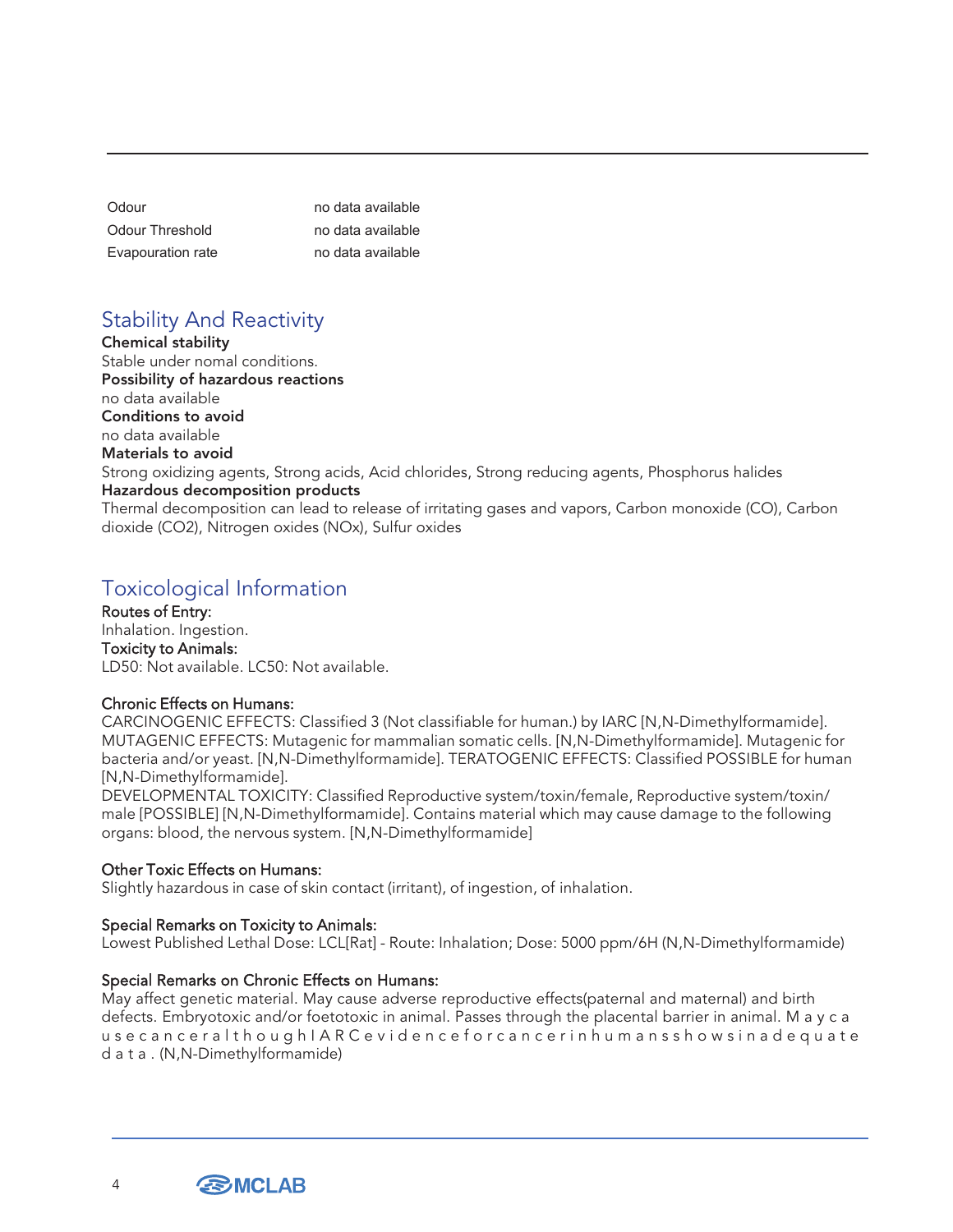### Special Remarks on other Toxic Effects on Humans:

Acute Potential Health Effects: Skin: Causes skin irritation. Eyes: Causes eye irritation. Inhalation: May cause respiratory tract irritation. Ingestion: May cause mouth, throat, and gastrointestinal tract irritation. May cause nausea, headache and vomiting. Contains traces of N,N-Dimethylformamide with may affect behavior/central nervous system (somnolence, muscle weakness, convulsions), metabolism (weight loss), blood (changes in red blood cell count), liver, brain, respiratory (dyspnea), and urinary systems. Contains traces of N,N-Dimethylformamide which may affect genetic material (mutagenic), and which may cause adverse reproductive effects and birth defects, and cancer based on animal test data.

## Ecological Information

Toxicity: no data available

BOD5 and COD: no data available

### Products of Biodegradation:

Possibly hazardous short term degradation products are not likely. However, long term degradation products may arise.

### Toxicity of the Products of Biodegradation:

The product itself and its products of degradation are not toxic.

### Special Remarks on the Products of Biodegradation:

no data available

# Disposal Considerations

Waste Disposal: Waste must be disposed of in accordance with federal, state and local environmental control regulations.

## Transport Information

DOT Classification: Not a DOT controlled material (United States). Identification: Not applicable. Special Provisions for Transport: Not applicable.